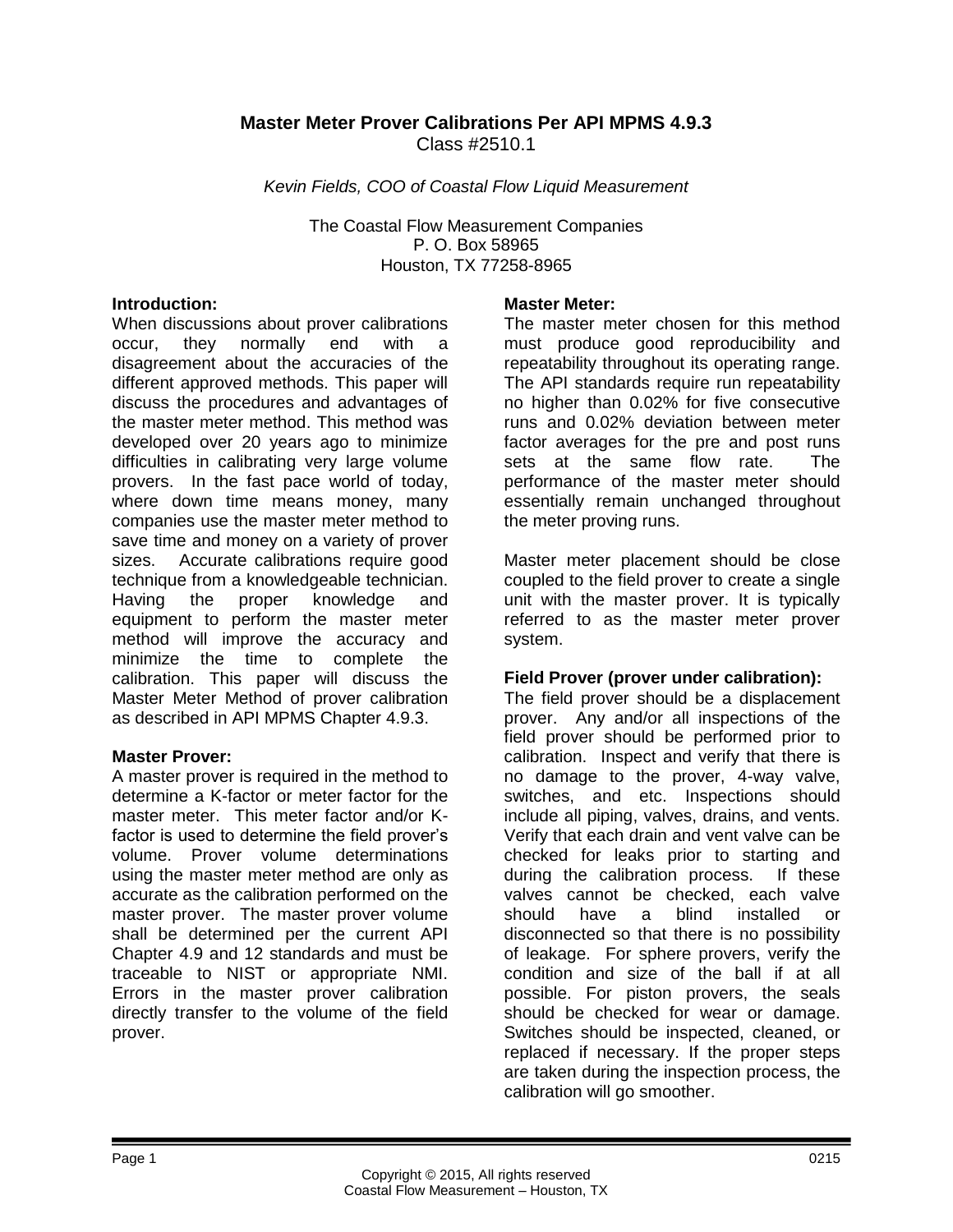If the calibration is to be performed on the same product (fluid) as used during normal operations, field prover cleaning may not be required or needed. Aside from the cost savings, the advantage of "NOT" cleaning the prover is that it accounts for any foreign pipe wall coating (typical in heavy crude application) that may have decreased or changed the volume of the prover. Cleaning the prover prior to calibration can produce a volume different than the actual operating volume, and thus an error or bias occurs. Pre-Calibration Process:

Before the actual process begins, one should consider and review the flow rates and operating conditions that the process will incur. All of these must be compatible with the master meter prover system. Prior to the calibration, select a flow rate range that will result in the best performance of the master meter. Typically, a master meter's performance is best in its upper flow range.

Our system uses a 4" PD meter. Its best performance is from 600 and 1000 BPH. Therefore, when operating conditions allow, we will perform the prover calibration at 1000 BPH for the high rate and 750 BPH for the low rate.

Pressure and temperature considerations should also be made to maximize the master meter's performance. Also, they should not vary during the process.

The master prover, master meter, and field prover should be aligned in series and coupled as close as possible. This ensures that all product/fluid passing through the field prover passes through both the master meter and master prover. Varying temperatures and pressures have a tremendous effect on the calibration results. Take all precautions possible to stabilize the conditions under which the calibration takes place. Stabilizing operating conditions is the biggest factor in determining how well this method of calibration turns out.

In situations where the main line flow rates are above the master meter's range, it is common to slip stream flow through the field prover and the master meter system from the main line. An example would be that the main line flow is higher than 2000 BPH. To obtain flow rates in the master meter's range, the main line block and bleed valve is used to divert the desired flow to the field prover by partially closing it so that only 1000 BPH flows to the field prover and master meter system.

To start the process, connect the master meter prover system (MMP) to the main line. An example is in Figure 1 below. Begin to fill the MMP with product. Once the system is full and completely pressurized, establish flow. Next adjust flow to the highest intended rate. Perform temperature and pressure checks to determine stabilization. While operating conditions are stabilizing, preliminary runs can be made on the master meter. Preliminary runs speed up the stabilization process and also help remove any air in the system. Open and check all high point vents to ensure all air is removed and no air remains in the entire system. Also make several passes on the field prover to stabilize temperature and again remove air. While the field prover pre-runs are being made, verify that all valves including the 4 way have no leaks. Special attention should be given to valves that may bypass product between the field prover and the MMP. Once these steps are completed, the calibration process can begin.

# **Calibration Sequence:**

A. Verify the target flow rate #1 has been achieved and perform the operations below at that rate.

 Start the pre-master meter prove. Make five consecutive runs with the master prover that result in meter repeatability within 0.02% and determine the average master meter factor.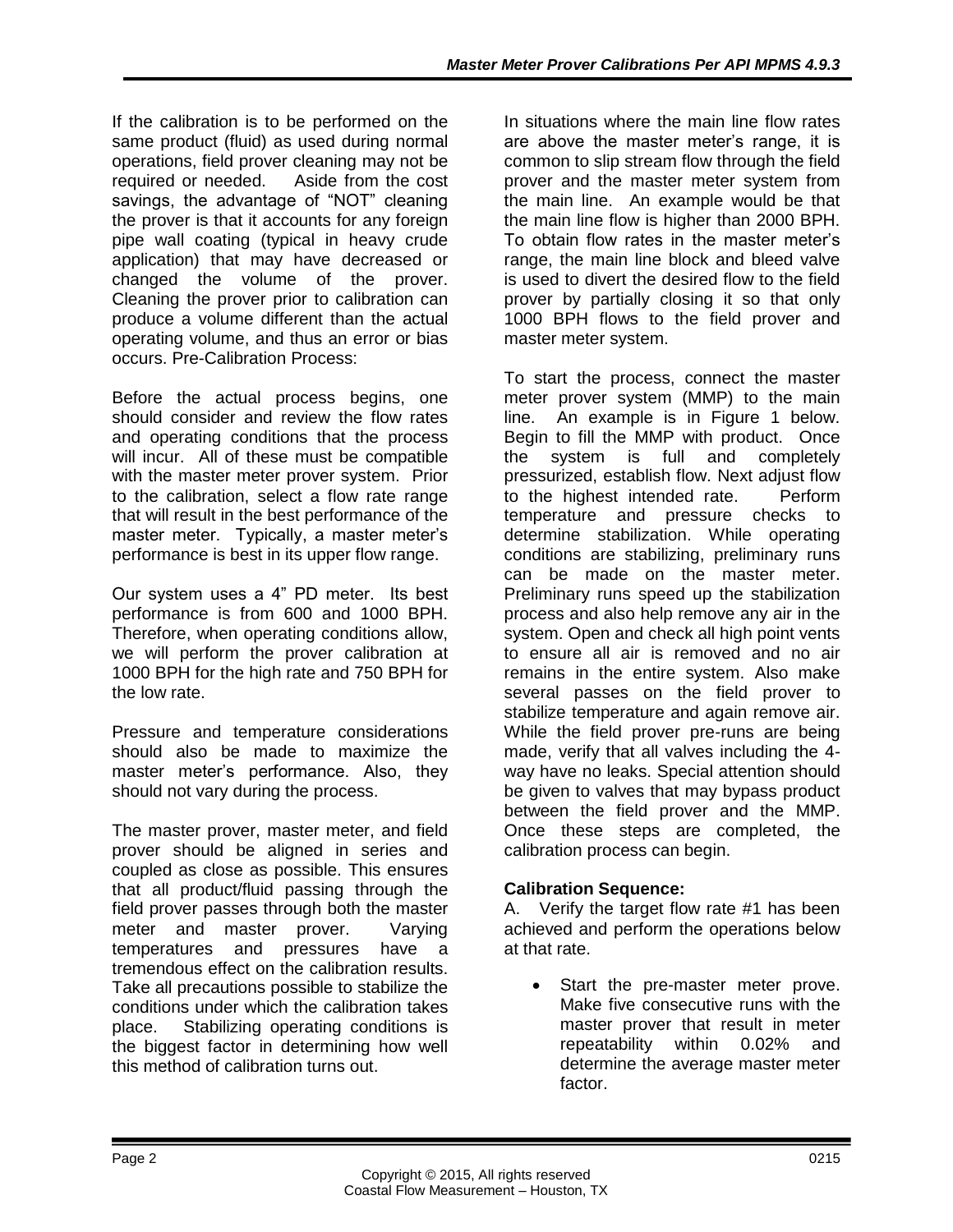- Begin field prover volume determination #1 by making three consecutive proving runs on the master meter using the field prover. These three runs must be within 0.02%. Remember when calibrating a bidirectional prover, a run consist of the sum of both forward and reverse directions. During these runs, the flow rate must be within 5% of the pre and post runs of the master meter. Flow rate adjustments are common due to different flow characteristics of each prover.
- Once the field prover runs are complete, begin the post master meter prove. This prove must again be five consecutive runs that repeat at 0.02%. The average meter factor from the pre and post master meter proves must be within +/- 0.02%. This completes calibration set #1.

B. Calibration set #2 has to be performed at a different flow rate. This flow rate must vary from set #1 by 25% of the highest rate used in the calibration. Typically this rate is at a lower flow rate than set #1.

- Begin pre-master meter prove set by making five consecutive runs with 0.05% repeatability using the master prover. Establish a pre-run meter factor at this second flow rate.
- With pre-master meter prove complete, start three consecutive field prover runs on the master meter. These runs must have a repeatability of 0.02%.
- Begin the post master meter prove by making five runs with 0.02% repeatability at flow rate #2. Verify that the average meter factors of pre and post runs are within 0.02%. Verify the flow rate between the pre and post runs are within 5% of the field prover runs.

C. A third set of calibration runs are now required. Typically these runs are performed at or near the flow rate of the first set, if it is the higher rate. Flow rate #3 does not have to be at the #1 rate, but it has to vary from #2 by 25% of the highest flow rate. Therefore, you could decrease the flow rate by 25% instead of increasing it. The main key in making this decision is to consider the accuracy of the master meter at the third rate selected. Once that rate is selected, change the actual flow rate of the system to the third rate and begin the process.

- Begin pre-master meter prove set by making five consecutive runs with 0.05% repeatability using the master prover. Establish a pre-run meter factor at the third flow rate.
- With pre-master meter prove complete, start three consecutive field prover runs on the master meter. These runs must have a repeatability of 0.02% and the flow rate within 5% of the pre- master meter prove flow rate.
- Begin the post master meter prove by making five runs with 0.02% repeatability at flow rate #3. Verify that the average meter factors of pre and post run are within 0.02%. Verify the flow rate between the pre and post runs are within 5% of the field prover runs.

Three requirements that make this method difficult are:

- 1. Each set of proving runs has its repeatability and reproducibility specifications that must be met. If any of the specifications are not met, then the calibration has failed and must be restarted and repeated.
- 2. All proving runs (pre and post runs on the master meter or field prover) must be consecutive.
- 3. Consecutive proving runs repeatability requirements must be met within:
	- a. 10 consecutive runs for either the pre or post runs by the master prover.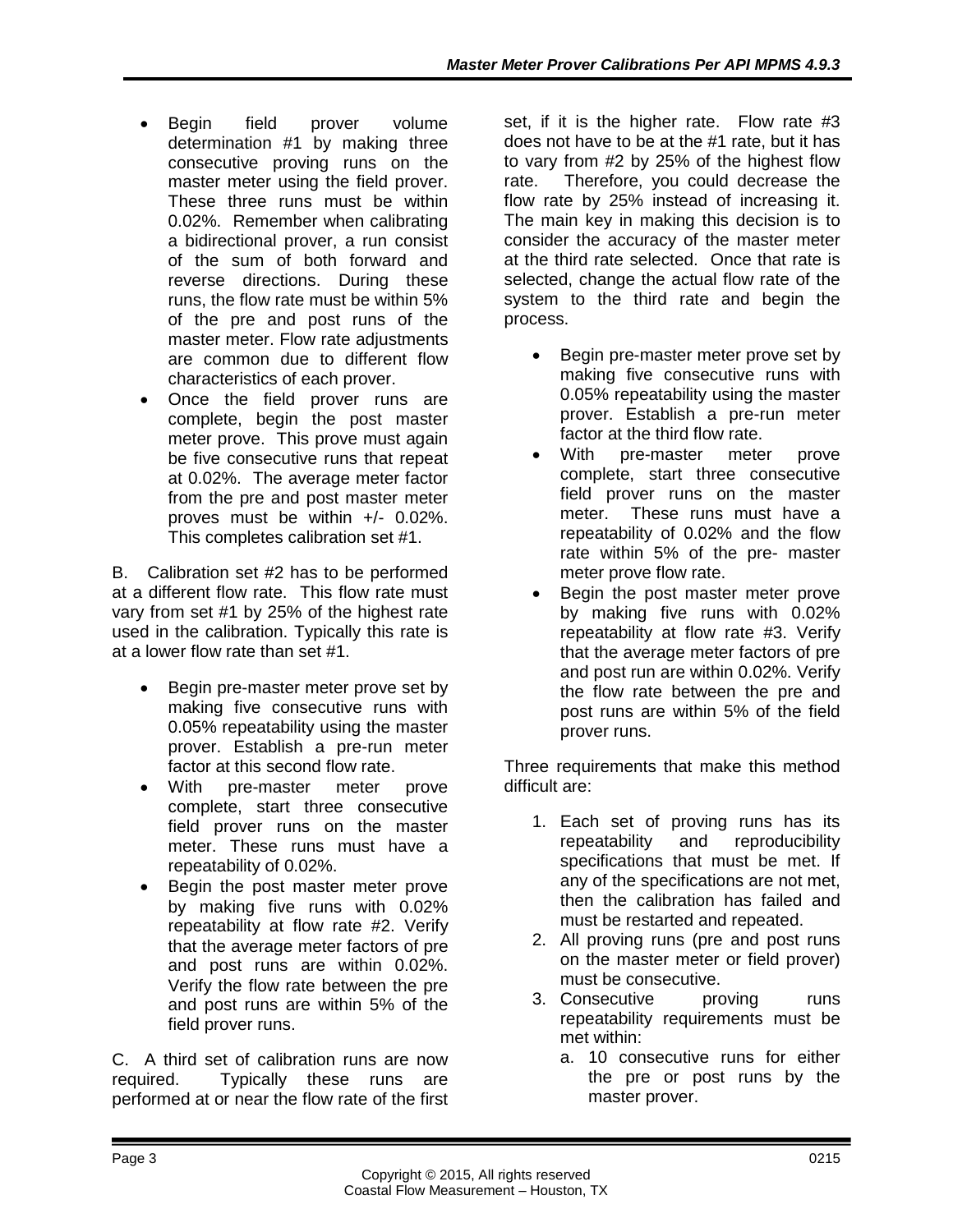b. 6 consecutive runs for the field prover run.

## **Experiences:**

The process begins and ends with the quality of the master meter. Select a meter that performs well. The better the repeatability and reproducibility results a meter can produce, the easier the master meter prover calibration is.

Below is a performance history of a meter we have used. This meter was under daily use on a portable prover for more than two years prior to being selected as master meter. As the table demonstrates, the meter factor variance barely changed over this two year period. Twice during this period there was a problem. During meter inspection, trash was found to have passed through it. The meter was cleaned prior to continuing. Provings during the 2007 to 2009 were on crude or condensate. Operating conditions varied from 70 up to 400 BPH, gravity from 25 to 55 API, and temperatures and pressures varied over a wide range.

| <b>PROVING</b> | AV. FLOW    |             |             | <b>OBSERVED</b> |         | REPEAT-        | MF               |
|----------------|-------------|-------------|-------------|-----------------|---------|----------------|------------------|
| <b>DATE</b>    | <b>RATE</b> | <b>TEMP</b> | <b>PRES</b> | <b>DENSITY</b>  | MF      | <b>ABILITY</b> | <b>VARIATION</b> |
| 2/17/09        | 114.5       | 70          | 39.5        | 49.4            | 0.99999 | 0.005          | $-0.00048$       |
| 1/20/09        | 195.9       | 72          | 41.3        | 55.8            | 1.00047 | 0.022          | 0.00017          |
| 11/18/08       | 265.5       | 86          | 42.1        | 58.1            | 1.00030 | 0.012          | $-0.00019$       |
| 8/19/08        | 251.4       | 86          | 48.6        | 42.3            | 1.00049 | 0.015          | 5E-05            |
| 7/15/08        | 190.7       | 87          | 53.2        | 45.4            | 1.00044 | 0.016          | 0.00024          |
| 6/17/08        | 163.8       | 84          | 53.1        | 46.5            | 1.00020 | 0.023          | $-0.00045$       |
| 5/21/08        | 127.8       | 80          | 47.7        | 61.1            | 1.00065 | 0.003          | $-0.00022$       |
| 4/15/08        | 290         | 86          | 44.3        | 46.8            | 1.00087 | 0.003          | 0.00096          |
| 4/3/08         | 463.5       | 76.4        | 12.4        | 32.5            | 0.99991 | 0.016          | $-9E-05$         |
| 3/18/08        | 86.9        | 78          | 100.3       | 55.7            | 1.00000 | 8.617          | 0.00011          |
| 2/20/08        | 159.7       | 71          | 57.1        | 51.7            | 0.99989 | 0.023          | $-0.0009$        |
| 1/8/08         | 119.9       | 72          | 27.5        | 56.4            | 1.00079 | 0.026          | 0.00107          |
| 12/5/07        | 171.4       | 74          | 14.9        | 58.4            | 0.99972 | 0.008          | 0.00082          |
| 12/4/07        | 179.3       | 74          | 32.7        | 25.3            | 0.99890 | 0.35           | $-0.00234$       |
| 11/13/07       | 129.3       | 100         | 77.6        | 54.4            | 1.00124 | 0.036          | 0.00056          |
| 11/12/07       | 89.1        | 83          | 32.7        | 57.6            | 1.00068 | 0.008          | $-0.00031$       |
| 11/8/07 PM     | 79.6        | 78          | 27.8        | 57.8            | 1.00099 | 0.011          | 0.00057          |
| 11/8/07 AM     | 142.4       | 72          | 17.7        | 36.9            | 1.00042 | 0.007          | 0.00011          |
| 11/7/07        | 390.3       | 80          | 19.8        | 36.5            | 1.00031 | 0.021          | 0.00037          |
| 11/6/07 PM     | 152         | 60          | 13          | 58.9            | 0.99994 | 0.014          | 5E-05            |
| 11/6/07 PM     | 222.8       | 75.7        | 16.6        | 36.7            | 0.99989 | 0.008          | 0                |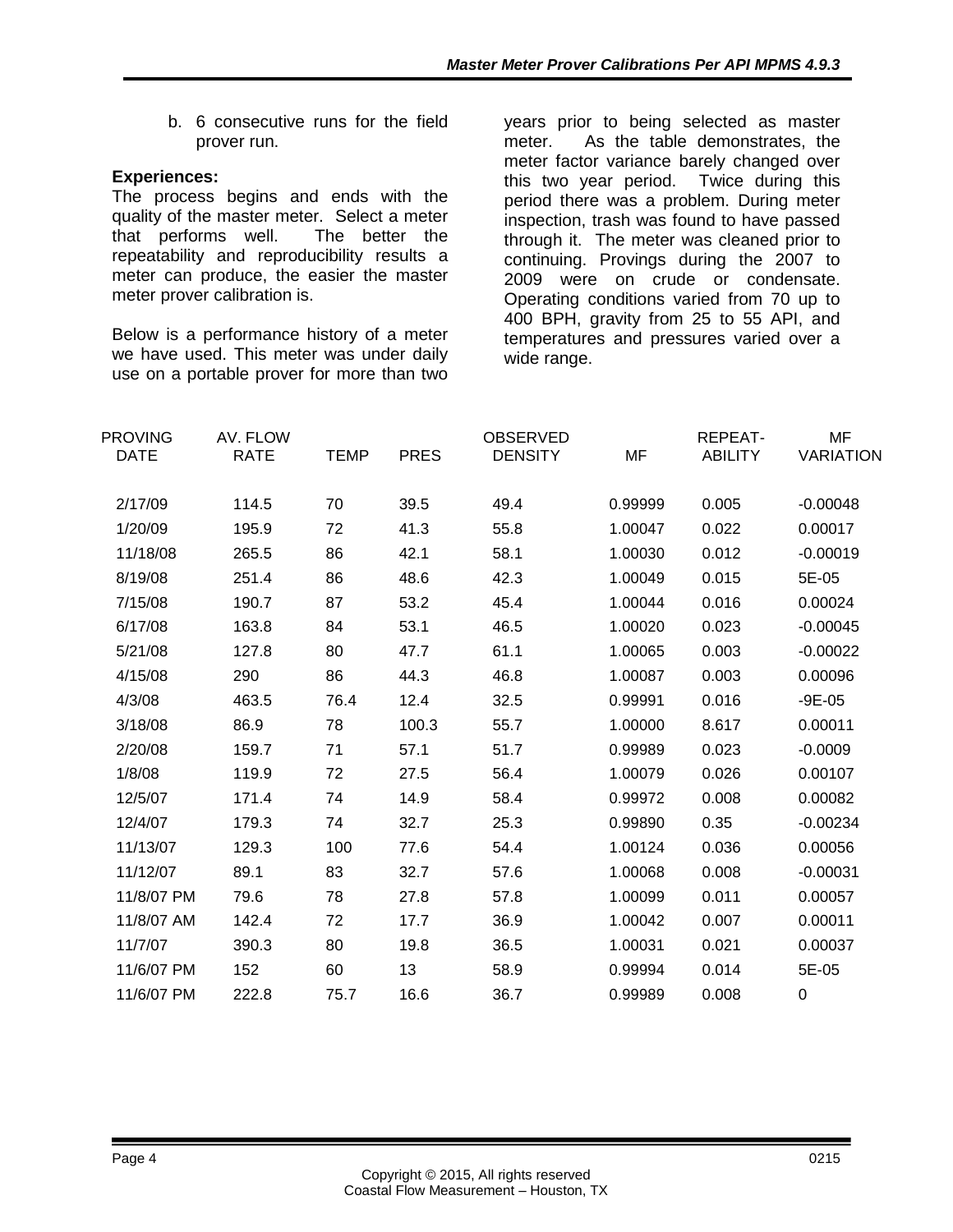As previously discussed, one of the most important attributes to have a successful calibration is to have good procedures and consistency with those procedures. For instance, in choosing the master meter, a lot of meters have a very good repeatability but not necessarily the linearity to achieve 0.02% between pre and post proves if the flow rate or conditions are not exactly the same. So be sure to make flow rate adjustments as necessary to maintain flow deviations of 5% or less at the same operating conditions.

In our procedures, we try to achieve a master meter factor as close to 1.0000 as possible for the pre-runs. This helps to identify problems once field prover runs begin. For example: Any difference in premaster meter factors and field prover's meter factors indicate that the new or projected field prover's volume will be different by that amount for the current volume. There are numerous issues that may contribute to a difference, but determining there is a possible problem

**PULSES** 

early in the process leads to little or no wasted time.

Decreases in the field meter factor from the master meter factor indicate a leak or leaks associated with the field prover. The true test or verification of a leak will come once a calibration set at a different flow rate occurs. When the flow rate is lowered by 25%, the factor will continue to decrease if there is a leak. Changes are proportional to time as related to the leak.

The runs listed below are from a new field prover where the volume was unknown. Several passes were made to determine the volume of the field prover prior to beginning the calibration. Notice the first set does not repeat, but the meter factor matches the meter factor from the master meter. The second data set was after the flow rate change. The field prover's meter factor at the new flow rate dropped considerably to 0.74493. This drop in meter factor indicates a serious leak. An investigation verified that the prover 4-way valve was leaking.

| ר ט∟ט∟ט       |   |               |         |                  |
|---------------|---|---------------|---------|------------------|
| N             |   | Run Accepted? | IMF     | <b>Flow Rate</b> |
| 108922.252    | 1 | No            | 0.99797 | 298.259          |
| 108889.099    | 2 | No            | 0.99828 | 299.620          |
| 108868.083    | 3 | No            | 0.99848 | 299.316          |
| 108943.356    | 4 | No            | 0.99780 | 300.085          |
| 108880.246    | 5 | No            | 0.99838 | 299.319          |
| 108912.608    | 6 | No            | 0.99808 | 299.327          |
| 108902.607    |   |               | 0.99817 | 299.321          |
| <b>PULSES</b> |   |               |         |                  |
| N             |   | Run Accepted? | IMF     | <b>Flow Rate</b> |
| 108930.914    | 1 | No            | 0.74467 | 191.927          |
| 108902.938    | 2 | Yes           | 0.74486 | 191.672          |
| 108901.022    | 3 | Yes           | 0.74488 | 191.315          |
| 108890.365    | 4 | Yes           | 0.74496 | 190.034          |
| 108873.045    | 5 | Yes           | 0.74508 | 191.399          |
| 108902.000    | 6 | Yes           | 0.74488 | 191.874          |
| 108893.874    |   |               | 0.74493 | 191.259          |